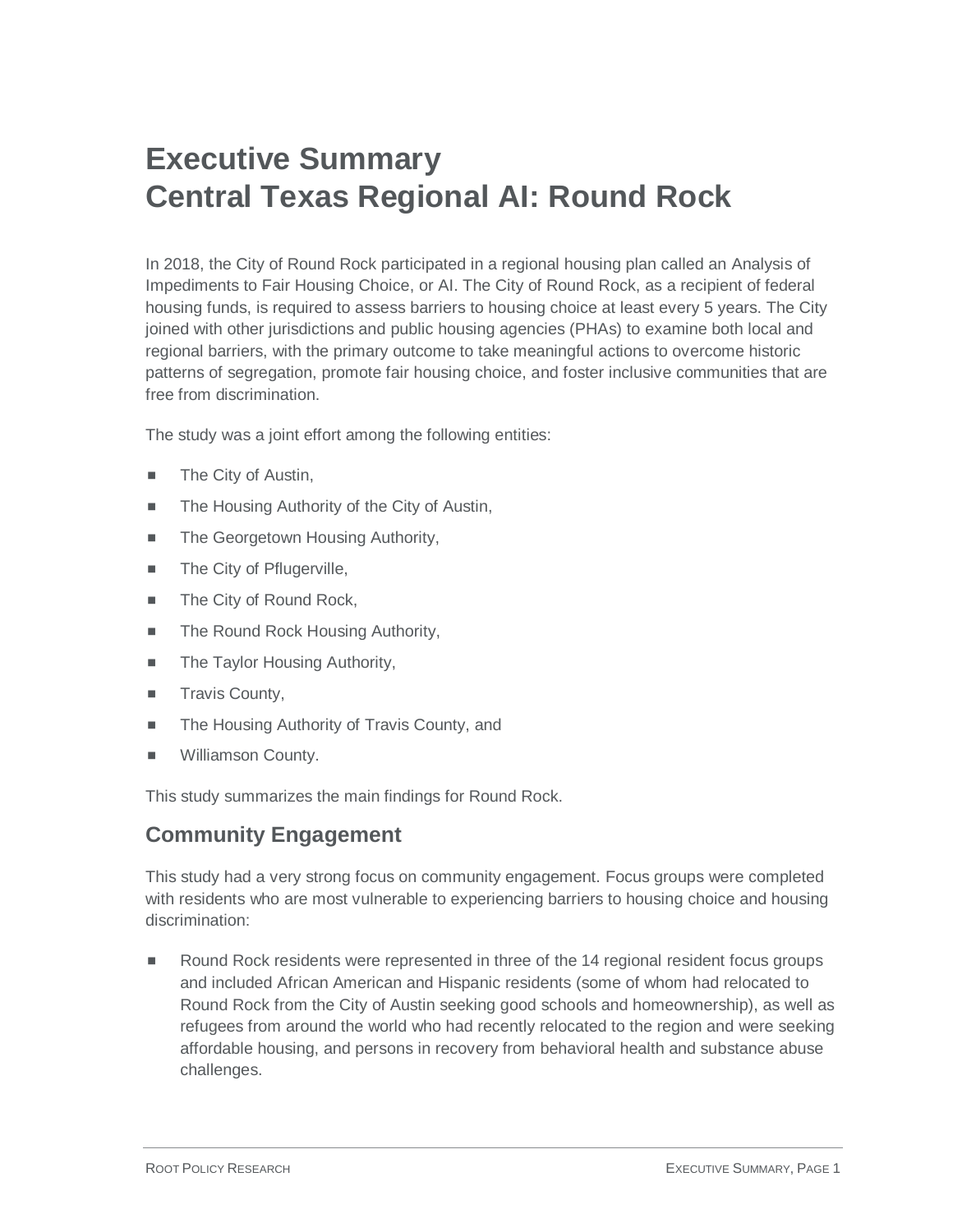- **Round Rock residents also participated through activities at a booth held at the Juneteenth** Festival and through completing a community survey (available in Arabic, Chinese, English, Korean, Spanish, and Vietnamese, and accessible to participants using assistive devices, e.g., screen readers).
- Altogether, more than 350 Round Rock residents participated in the engagement that informed the study.<sup>1</sup>

## **Primary Findings: Round Rock**

**Segregation and integration.** Segregation and lack of access to economic opportunity persists in many areas of the region. Some residents still face barriers to reaching their economic potential and residents of certain races, ethnicities, disability status, and household characteristics are more affected than others. The good news is that these barriers are lowest in Round Rock (as well as neighboring Pflugerville).

- **Resident diversity.** Of all of the jurisdictions represented in the AI, the City of Round Rock best represents resident diversity in race, ethnicity, and national origin.
- **Family poverty.** Overall, in the region, African American and Hispanic families have much higher rates of family poverty than Non-Hispanic White and Asian families.
- **Segregation.** Round Rock also has relatively low segregation of residents by race, ethnicity, and disability.

**Disproportionate housing needs.** Housing access differs among jurisdictions in the Central Texas region, within jurisdictions, and among household groups. Where the differences appear to create negative outcomes for households, these are identified as disproportionate needs. The largest concerns in Round Rock include:

**Homeownership gap.** The homeownership rate for Black/African American households in Round Rock is 42 percent compared to 68 percent for Non-Hispanic White households. The rate is 50 percent for Hispanic households. According to the resident survey, many more residents in Round Rock could become homeowners if they had downpayment assistance.

**Displacement.** 13 percent of households in Round Rock report having been displaced from their apartments or homes in the past five years. Of any jurisdiction, Round Rock had the highest proportion of residents displaced due to rent increases.

 $\overline{a}$ 

<sup>1</sup> It is important to note that, for the purpose of this report, "stakeholders" include people who work in the fields of housing, real estate and development, supportive services, fair housing advocacy, education, transportation, economic equity, and economic development. We recognize that residents living in the region are also stakeholders. We distinguish them as "residents" in this report to highlight their stories and experiences.